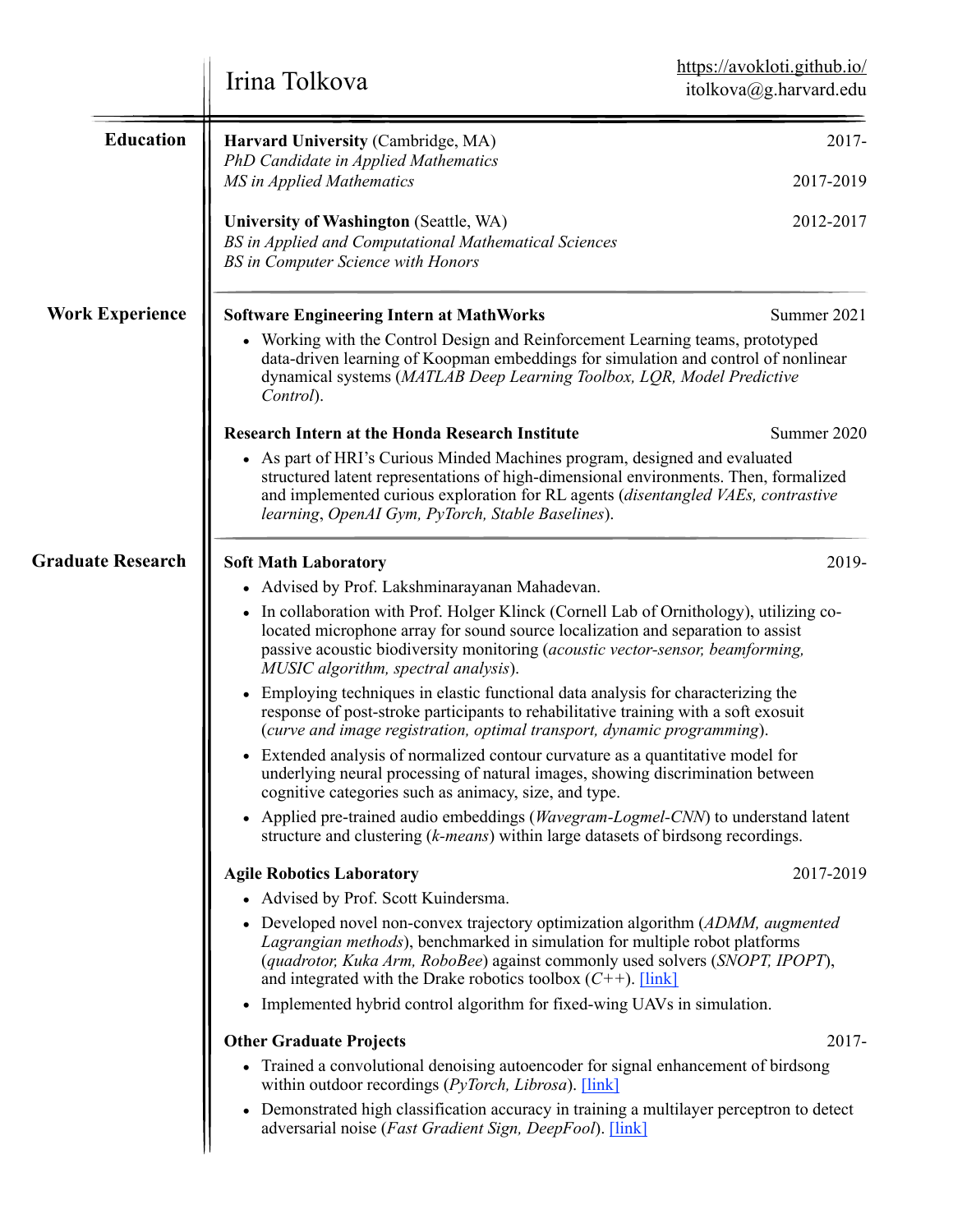|                                   | https://avokloti.github.io/<br>Irina Tolkova<br>itolkova@g.harvard.edu                                                                                                                                                                                                                                                                                     |             |  |
|-----------------------------------|------------------------------------------------------------------------------------------------------------------------------------------------------------------------------------------------------------------------------------------------------------------------------------------------------------------------------------------------------------|-------------|--|
| Undergraduate<br><b>Research</b>  | <b>Computer Science Senior Thesis</b><br>• Co-advised by Prof. Dieter Fox and Prof. Behcet Acikmese.                                                                                                                                                                                                                                                       | 2016-2017   |  |
|                                   | • Adapted and demonstrated successive convexification algorithm for real-time trajectory<br>planning for quadrotor drones. Constructed data collection framework including point<br>cloud processing and segmentation (ROS, PCL) for graph-based inverse optimal control<br>for learning manipulation tasks from demonstration on the Baxter robot. [link] |             |  |
|                                   | <b>NSF REU: University of California San Diego</b>                                                                                                                                                                                                                                                                                                         | Summer 2016 |  |
|                                   | • Devised and completed a pipeline for automatic classification of humpback whale calls for<br>large-scale acoustic data, de-noising signals, and applying machine learning techniques<br>(spectrogram analysis, PCA, SVM, HMM). [link]                                                                                                                    |             |  |
|                                   | <b>NSF REU: Hatfield Marine Science Center</b><br>• Developed a new method for behavioral segmentation of GPS tracking data $(R, C)$ . [link]                                                                                                                                                                                                              | Summer 2015 |  |
|                                   | <b>NSF REU: Oregon State University</b><br>• Performed statistical analysis and modeling over fisheries datasets $(R, GAMMs)$ . [link]                                                                                                                                                                                                                     | Summer 2014 |  |
| <b>Publications</b>               | Under review: Tolkova I, Klinck H (2022). "Source Separation with an Acoustic Vector-Sensor<br>for Terrestrial Bioacoustics."                                                                                                                                                                                                                              |             |  |
| * indicates equal<br>contribution | Under review: Swaminathan S*, Tolkova I*, Baker L, Revi DA, Awad L, Walsh C, Mahadevan L<br>(2022). "A Continuous and Semi-Automated Framework for Gait Characterization and Analysis<br>in People Post-Stroke."                                                                                                                                           |             |  |
|                                   | In preparation: Marantan A*, Tolkova I*, Mahadevan L. (2022). "Image Classification and<br>Cognition Using Contour Curvature Statistics." Pre-print on bioRxiv.                                                                                                                                                                                            |             |  |
|                                   | Cram DL, van der Wal J, Uomini N,  Tolkova I (co-author 37/42) (2022).<br>"The Ecology and Evolution of Human-Wildlife Cooperation". People and Nature.                                                                                                                                                                                                    |             |  |
|                                   | van der Wal J, Spottiswoode C, Uomini N,  Tolkova I (co-author 38/43) (2022).<br>"Safeguarding Human-Wildlife Cooperation". Conservation Letters.                                                                                                                                                                                                          |             |  |
|                                   | Chandra J*, Muthupalaniappan S*, Shang Z*, Deng R*, Lin R, Tolkova I, Butts D, Sul D,<br>Marzouk S, Bose S, Chen A (2021). "Screening of Parkinson's Disease Using Geometric Features<br>Extracted from Spiral Drawings". Brain Sciences.                                                                                                                  |             |  |
|                                   | Tolkova I*, Chu B*, Hedman M*, Kahl S, Klinck H (2021). "Parsing Birdsong with Deep Audio<br>Embeddings." AI for Social Good Workshop, IJCAI 2021.                                                                                                                                                                                                         |             |  |
|                                   | Tolkova I (2021). "Feature Representations for Conservation Bioacoustics: Review and<br>Discussion." AI for Social Good Workshop, IJCAI 2021.                                                                                                                                                                                                              |             |  |
|                                   | Ciannelli L, Tolkova I, Lauth R, Puerta P, Helser T, Gitelman A, Thompson G (2019). "Spatial,<br>Interannual, and Generational Sources of Trait Variability in a Marine Population." Ecology.                                                                                                                                                              |             |  |
|                                   | Torres LG, Orben RA, Tolkova I, Thompson DR. (2017) "Classification of Animal Movement<br>Behavior through Residence in Space and Time." PLOS ONE.                                                                                                                                                                                                         |             |  |
|                                   |                                                                                                                                                                                                                                                                                                                                                            |             |  |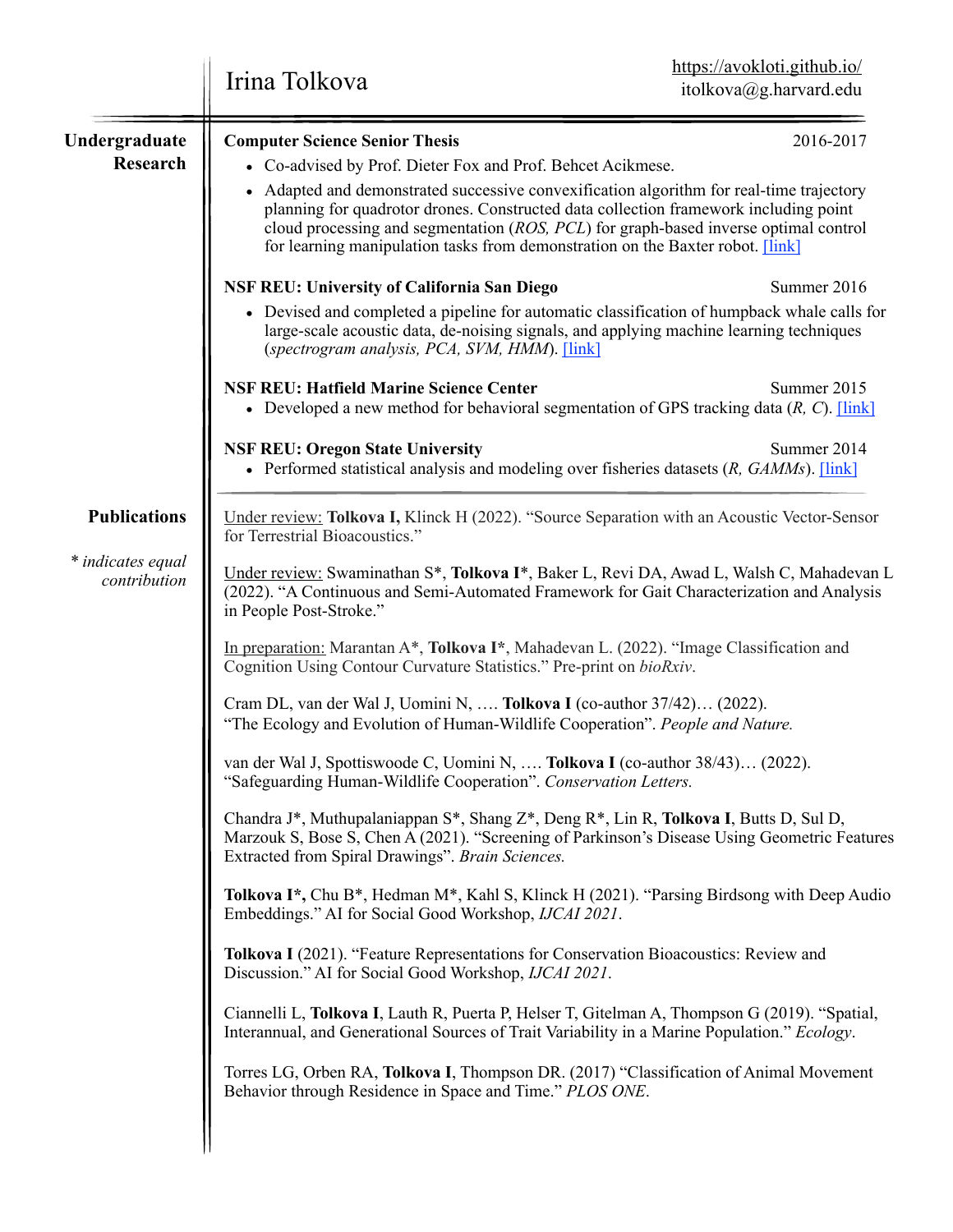|                      | Irina Tolkova                                                                                                                                                                                                                                                                                                                                                                                                             | https://avokloti.github.io/<br>itolkova@g.harvard.edu                         |  |
|----------------------|---------------------------------------------------------------------------------------------------------------------------------------------------------------------------------------------------------------------------------------------------------------------------------------------------------------------------------------------------------------------------------------------------------------------------|-------------------------------------------------------------------------------|--|
| <b>Presentations</b> | <b>IEEE Signal Processing Invited Seminar at the University of Rhode Island</b><br>"Spatial Bioacoustics: Soundscape Analysis with a Co-located Microphone Array"                                                                                                                                                                                                                                                         | June 2022                                                                     |  |
|                      | Oral presentation at Northeast Regional Environmental Acoustics Symposium May 2022<br>"Spatial Bioacoustics: Soundscape Analysis with a Co-located Microphone Array"                                                                                                                                                                                                                                                      |                                                                               |  |
|                      | Departmental seminar at the Max Planck Institute for Animal Behavior<br>"Spatial Bioacoustics: Soundscape Analysis with a Co-located Microphone Array"                                                                                                                                                                                                                                                                    | Mar. 2022                                                                     |  |
|                      | Oral presentation at IJCAI 2021 AI for Social Good Workshop<br>"Parsing Birdsong with Deep Audio Embeddings"                                                                                                                                                                                                                                                                                                              | Aug. 2021                                                                     |  |
|                      | Oral presentation at UCI CMCF Early Career Researcher Symposium<br>"Acoustic Source Separation for Avian Biodiversity Monitoring"                                                                                                                                                                                                                                                                                         | Apr. 2021                                                                     |  |
|                      | Oral presentation at IJCAI 2021 AI for Social Good Workshop<br>"Feature Representations for Conservation Bioacoustics: Review and Discussion"                                                                                                                                                                                                                                                                             | Jan. 2021                                                                     |  |
|                      | <b>Oral presentation at Acoustics '17 Boston</b><br>"Automatic classification of humpback whale social calls"                                                                                                                                                                                                                                                                                                             | Jun. 2017                                                                     |  |
|                      | <b>Poster presentation at Annual Science Conference, Copenhagen</b><br>"Spatial and Temporal Variation in the Size-At-Age of Pacific Cod in the Eastern Bering Sea:<br>Implications for Sampling Strategies"                                                                                                                                                                                                              | Sept. 2015                                                                    |  |
| <b>Awards</b>        | Quantitative Biology Fellowship (Harvard NSF Simons Center)<br>Quantitative Biology Fellowship (Harvard NSF Simons Center)<br>Quantitative Biology Fellowship (Harvard NSF Simons Center)<br>Certificate of Distinction in Teaching (Harvard Derek Bok Center)<br>Outstanding Graduating Senior (Applied Math Department, UW)<br>Paradise Scholarship (Robinson Center for Young Scholars, UW)<br>Annual Dean's List (UW) | 2022-2023<br>2021-2022<br>2020-2021<br>2019-2021<br>2017<br>2015<br>2012-2017 |  |
| <b>Teaching</b>      | Teaching Fellow for GENED 1080: Engineering the Acoustical World<br>Fall 2021<br>Led laboratory sessions, developed assignments, held office hours, graded homework.                                                                                                                                                                                                                                                      |                                                                               |  |
|                      | Head Teaching Fellow for APMTH 22a: Solving and Optimizing<br>Prepared weekly materials, held office hours, graded homework.                                                                                                                                                                                                                                                                                              | Fall 2020                                                                     |  |
|                      | Teaching Fellow for ES 159/259: Introduction to Robotics<br>Led laboratory sessions, developed assignments, held office hours, graded homework.                                                                                                                                                                                                                                                                           | Spring 2020                                                                   |  |
|                      | Head Teaching Fellow for APMTH 22a: Solving and Optimizing<br>Prepared weekly materials, taught section, held office hours, graded homework.                                                                                                                                                                                                                                                                              | Fall 2019                                                                     |  |
|                      | Teaching Fellow for CS 182: Introduction to Artificial Intelligence<br>Prepared weekly section materials, taught section, held exam review and office hours.                                                                                                                                                                                                                                                              | Fall 2018                                                                     |  |
| <b>Skills</b>        | Fluent in English and Russian. Proficient in Python, C++, C, MATLAB, Java, R.<br>Experienced with TensorFlow, PyTorch, Git, ROS, Arduino, Teensy, BeagleBone, OpenMP.                                                                                                                                                                                                                                                     |                                                                               |  |